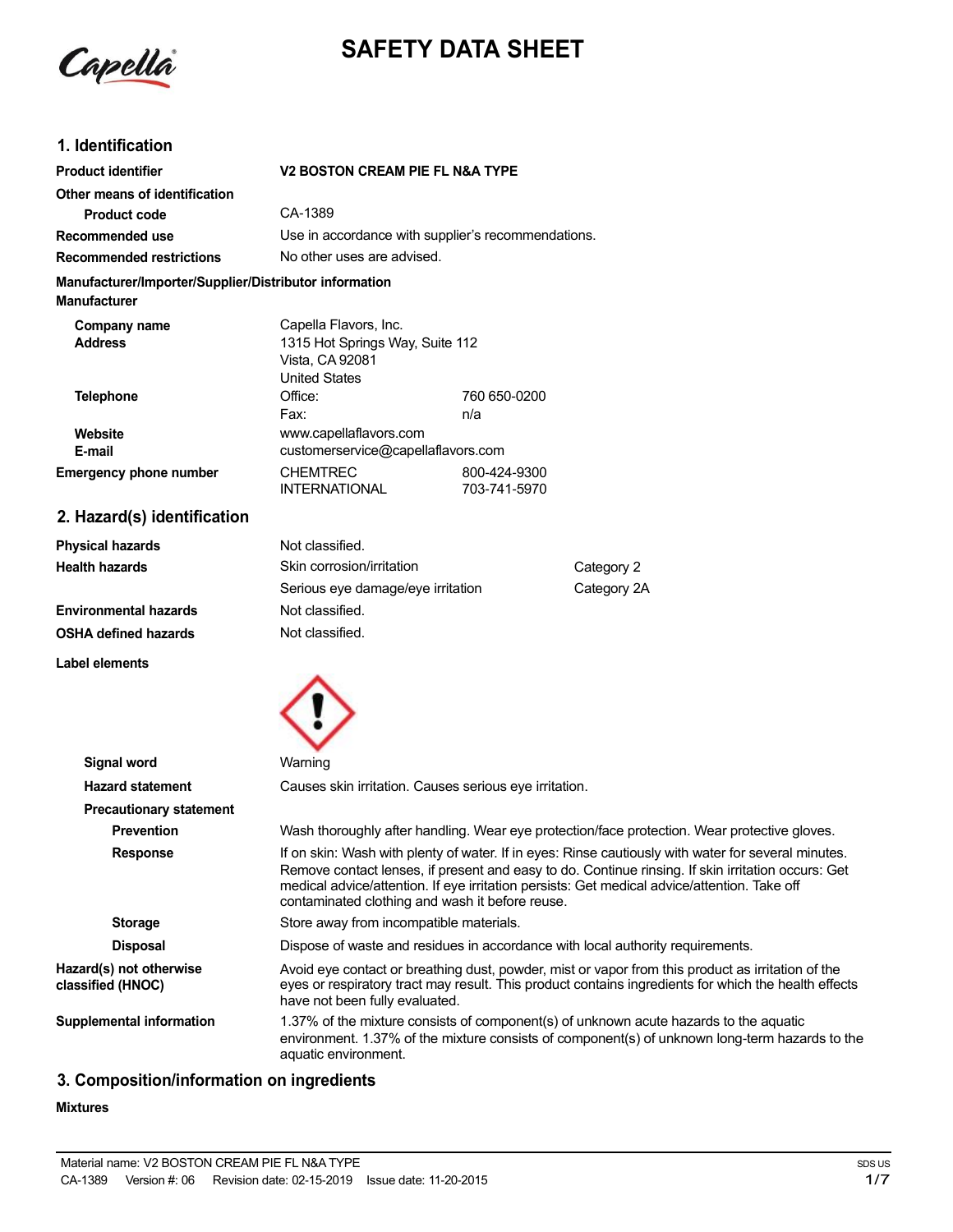| <b>Chemical name</b>                     |            | Common name and synonyms | <b>CAS number</b> | %          |
|------------------------------------------|------------|--------------------------|-------------------|------------|
| PROPYLENE GLYCOL<br><b>NFI</b>           | <b>NOM</b> |                          | 57-55-6           | $60 - 70$  |
| VANILLIN #234                            |            |                          | 121-33-5          | $5 - 10$   |
| <b>BENZYL ALCOHOL</b><br>NOM NFI         | #38        |                          | $100 - 51 - 6$    | $1 - 3$    |
| <b>BUTYRIC ACID</b>                      | #25        |                          | 107-92-6          | $1 - 3$    |
| Other components below reportable levels |            |                          |                   | $10 - 520$ |

\*Designates that a specific chemical identity and/or percentage of composition has been withheld as a trade secret.

### **4. First-aid measures**

| Inhalation                                                                   | Remove victim to fresh air and keep at rest in a position comfortable for breathing. If experiencing<br>respiratory symptoms: Call a poison center or doctor/physician.                                |
|------------------------------------------------------------------------------|--------------------------------------------------------------------------------------------------------------------------------------------------------------------------------------------------------|
| <b>Skin contact</b>                                                          | Remove contaminated clothing. Wash with plenty of soap and water. If skin irritation occurs: Get<br>medical advice/attention. Wash contaminated clothing before reuse.                                 |
| Eye contact                                                                  | Immediately flush eyes with plenty of water for at least 15 minutes. Remove contact lenses, if<br>present and easy to do. Continue rinsing. Get medical attention if irritation develops and persists. |
| Ingestion                                                                    | Rinse mouth. Get medical attention if symptoms occur.                                                                                                                                                  |
| <b>Most important</b><br>symptoms/effects, acute and<br>delayed              | Severe eye irritation. Symptoms may include stinging, tearing, redness, swelling, and blurred<br>vision. Skin irritation. May cause redness and pain.                                                  |
| Indication of immediate<br>medical attention and special<br>treatment needed | Provide general supportive measures and treat symptomatically. In case of shortness of breath,<br>give oxygen. Keep victim warm. Keep victim under observation. Symptoms may be delayed.               |
| <b>General information</b>                                                   | Ensure that medical personnel are aware of the material(s) involved, and take precautions to<br>protect themselves.                                                                                    |
| 5. Fire-fighting measures                                                    |                                                                                                                                                                                                        |
| Suitable extinguishing media                                                 | Alcohol resistant foam. Powder. Carbon dioxide (CO2).                                                                                                                                                  |
| Unsuitable extinguishing<br>media                                            | Do not use water jet as an extinguisher, as this will spread the fire.                                                                                                                                 |
| Specific hazards arising from<br>the chemical                                | During fire, gases hazardous to health may be formed.                                                                                                                                                  |
| Special protective equipment<br>and precautions for firefighters             | Self-contained breathing apparatus and full protective clothing must be worn in case of fire.                                                                                                          |
| <b>Fire fighting</b><br>equipment/instructions                               | Move containers from fire area if you can do so without risk.                                                                                                                                          |
| <b>Specific methods</b>                                                      | Use standard firefighting procedures and consider the hazards of other involved materials.                                                                                                             |
| <b>General fire hazards</b>                                                  | No unusual fire or explosion hazards noted.                                                                                                                                                            |
| 6. Accidental release measures                                               |                                                                                                                                                                                                        |
| Personal precautions,                                                        | Keep unnecessary personnel away. Keep people away from and upwind of spill/leak. Wear                                                                                                                  |

#### **protective equipment and emergency procedures Methods and materials for containment and cleaning up Environmental precautions** appropriate protective equipment and clothing during clean-up. Avoid inhalation of vapor, fumes, dust and/or mist from the spilled material. Do not touch damaged containers or spilled material unless wearing appropriate protective clothing. Ensure adequate ventilation. Local authorities should be advised if significant spillages cannot be contained. For personal protection, see section 8 of the SDS. Use water spray to reduce vapors or divert vapor cloud drift. Large Spills: Stop the flow of material, if this is without risk. Dike the spilled material, where this is possible. Absorb in vermiculite, dry sand or earth and place into containers. Following product recovery, flush area with water. Small Spills: Wipe up with absorbent material (e.g. cloth, fleece). Clean surface thoroughly to remove residual contamination. Never return spills to original containers for re-use. For waste disposal, see section 13 of the SDS. Avoid discharge into drains, water courses or onto the ground.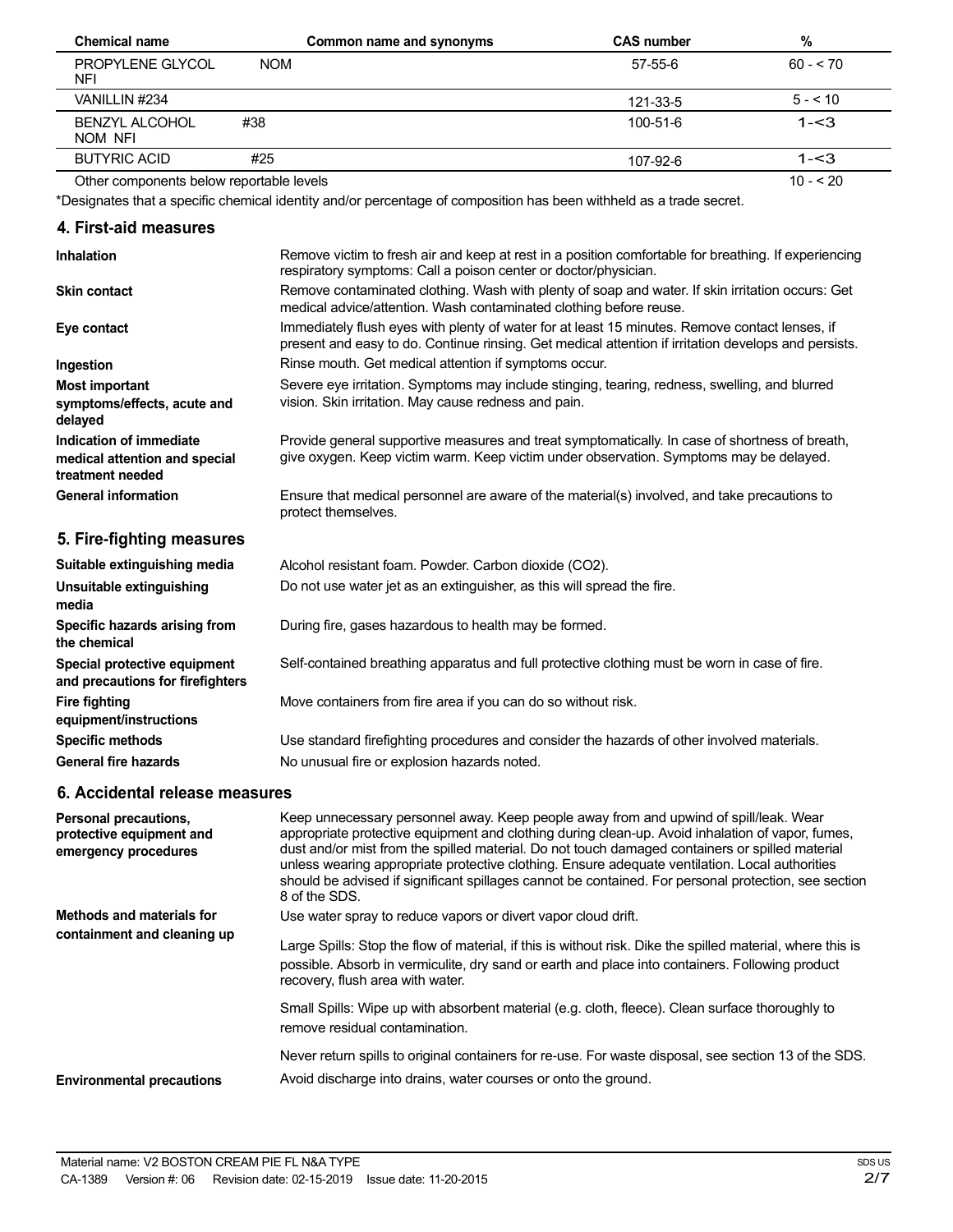# **7. Handling and storage**

**Precautions for safe handling**

Avoid breathing dust/fume/gas/mist/vapors/spray. Avoid contact with eyes, skin, and clothing. Avoid prolonged exposure. Use only outdoors or in a well-ventilated area. Wear appropriate personal protective equipment. Observe good industrial hygiene practices.

**Conditions for safe storage, including any incompatibilities** Store locked up. Store in tightly closed container. Store in a well-ventilated place. Store away from incompatible materials (see Section 10 of the SDS).

# **8. Exposure controls/personal protection**

### **Occupational exposure limits**

The following constituents are the only constituents of the product which have a PEL, TLV or other recommended exposure limit. At this time, the other constituents have no known exposure limits.

|                                                         | US. Workplace Environmental Exposure Level (WEEL) Guides                                                                                                                                                                                                                                                                                                                                                         |                   |          |
|---------------------------------------------------------|------------------------------------------------------------------------------------------------------------------------------------------------------------------------------------------------------------------------------------------------------------------------------------------------------------------------------------------------------------------------------------------------------------------|-------------------|----------|
| <b>Components</b>                                       | Type                                                                                                                                                                                                                                                                                                                                                                                                             | Value             | Form     |
| <b>BENZYL ALCOHOL</b><br>#38 NOM NFI (CAS<br>$100-51-6$ | <b>TWA</b>                                                                                                                                                                                                                                                                                                                                                                                                       | 44.2 mg/m3        |          |
|                                                         |                                                                                                                                                                                                                                                                                                                                                                                                                  | 10 ppm            |          |
| PROPYLENE GLYCOL<br>NOM NFI (CAS 57-55-6)               | <b>TWA</b>                                                                                                                                                                                                                                                                                                                                                                                                       | $10 \text{ mg/m}$ | Aerosol. |
| VANILLIN #234 (CAS<br>$121 - 33 - 5$                    | <b>TWA</b>                                                                                                                                                                                                                                                                                                                                                                                                       | 10 mg/m3          |          |
| <b>Biological limit values</b>                          | No biological exposure limits noted for the ingredient(s).                                                                                                                                                                                                                                                                                                                                                       |                   |          |
| Appropriate engineering<br>controls                     | Good general ventilation should be used. Ventilation rates should be matched to conditions. If<br>applicable, use process enclosures, local exhaust ventilation, or other engineering controls to<br>maintain airborne levels below recommended exposure limits. If exposure limits have not been<br>established, maintain airborne levels to an acceptable level. Provide eyewash station and safety<br>shower. |                   |          |
|                                                         | Individual protection measures, such as personal protective equipment                                                                                                                                                                                                                                                                                                                                            |                   |          |
| <b>Eye/face protection</b>                              | Face shield is recommended. Wear safety glasses with side shields (or goggles).                                                                                                                                                                                                                                                                                                                                  |                   |          |
| <b>Skin protection</b>                                  |                                                                                                                                                                                                                                                                                                                                                                                                                  |                   |          |
| Hand protection                                         | Wear appropriate chemical resistant gloves.                                                                                                                                                                                                                                                                                                                                                                      |                   |          |
| <b>Other</b>                                            | Wear appropriate chemical resistant clothing. Use of an impervious apron is recommended.                                                                                                                                                                                                                                                                                                                         |                   |          |
| <b>Respiratory protection</b>                           | In case of insufficient ventilation, wear suitable respiratory equipment.                                                                                                                                                                                                                                                                                                                                        |                   |          |
| <b>Thermal hazards</b>                                  | Wear appropriate thermal protective clothing, when necessary.                                                                                                                                                                                                                                                                                                                                                    |                   |          |
| General hygiene<br>considerations                       | Always observe good personal hygiene measures, such as washing after handling the material<br>and before eating, drinking, and/or smoking. Routinely wash work clothing and protective<br>equipment to remove contaminants.                                                                                                                                                                                      |                   |          |

# **9. Physical and chemical properties**

| Appearance                                   |                                    |
|----------------------------------------------|------------------------------------|
| <b>Physical state</b>                        | Liquid.                            |
| Form                                         | Liquid.                            |
| Color                                        | Not available.                     |
| Odor                                         | Not available.                     |
| Odor threshold                               | Not available.                     |
| рH                                           | Not available.                     |
| Melting point/freezing point                 | $-74.2$ °F ( $-59$ °C) estimated   |
| Initial boiling point and boiling<br>range   | 370.76 °F (188.2 °C) estimated     |
| <b>Flash point</b>                           | > 220.0 °F (> 104.4 °C) Closed Cup |
| <b>Evaporation rate</b>                      | Not available.                     |
| Flammability (solid, gas)                    | Not applicable.                    |
| Upper/lower flammability or explosive limits |                                    |
| Flammability limit - lower<br>$(\%)$         | Not available.                     |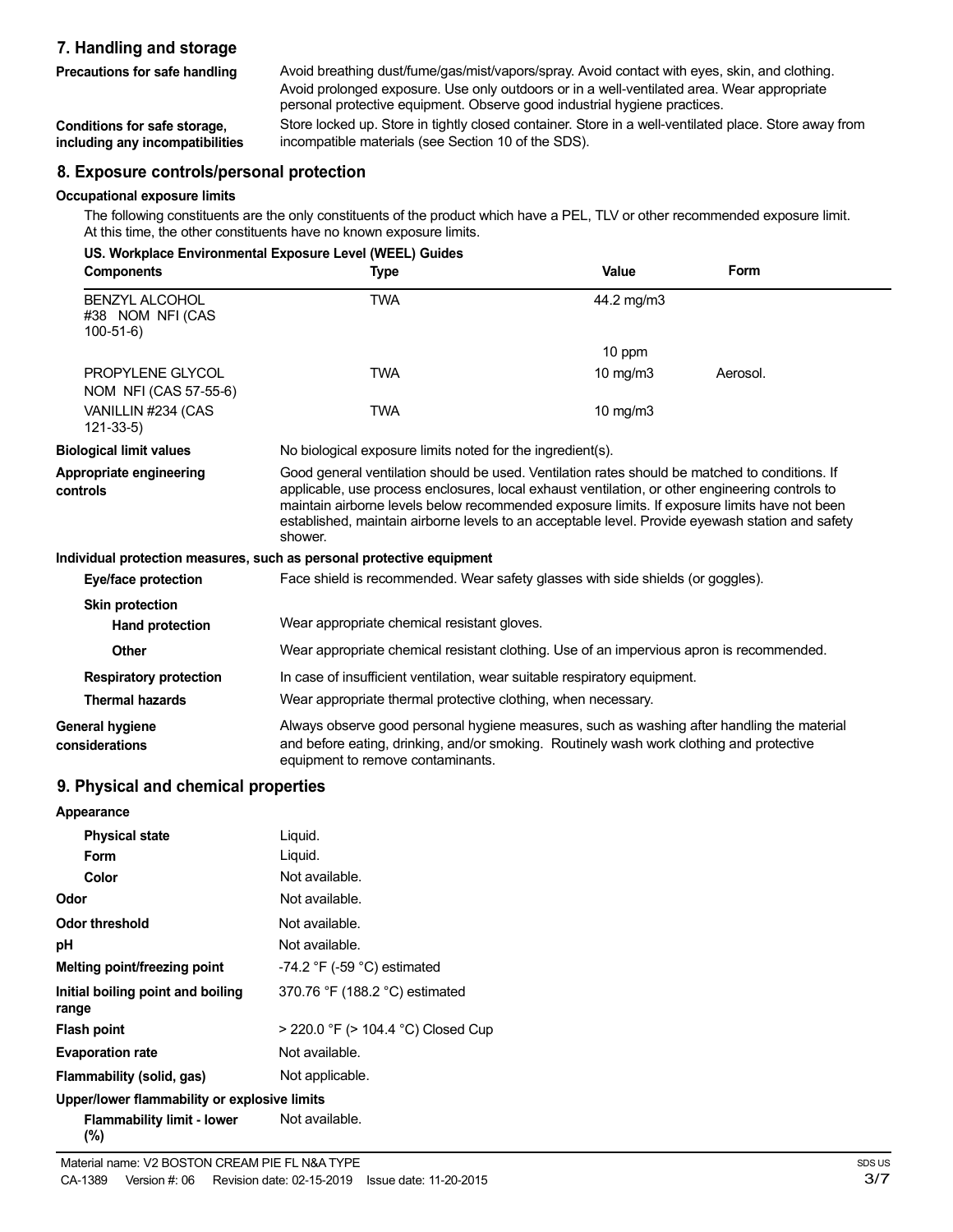| <b>Flammability limit - upper</b><br>$(\%)$       | Not available.                                                                                                                               |
|---------------------------------------------------|----------------------------------------------------------------------------------------------------------------------------------------------|
| Explosive limit - lower (%)                       | Not available.                                                                                                                               |
| Explosive limit - upper (%)                       | Not available.                                                                                                                               |
| Vapor pressure                                    | 0.13 hPa estimated                                                                                                                           |
| <b>Vapor density</b>                              | Not available.                                                                                                                               |
| <b>Relative density</b>                           | Not available.                                                                                                                               |
| Solubility(ies)                                   |                                                                                                                                              |
| Solubility (water)                                | Not available.                                                                                                                               |
| <b>Partition coefficient</b><br>(n-octanol/water) | Not available.                                                                                                                               |
| <b>Auto-ignition temperature</b>                  | 700 °F (371.11 °C) estimated                                                                                                                 |
| <b>Decomposition temperature</b>                  | Not available.                                                                                                                               |
| <b>Viscosity</b>                                  | Not available.                                                                                                                               |
| <b>Other information</b>                          |                                                                                                                                              |
| <b>Explosive properties</b>                       | Not explosive.                                                                                                                               |
| <b>Flammability class</b>                         | Combustible IIIB estimated                                                                                                                   |
| <b>Oxidizing properties</b>                       | Not oxidizing.                                                                                                                               |
| <b>Refractive index</b>                           | 1.425 - 1.455                                                                                                                                |
| <b>Specific gravity</b>                           | $1.06 - 1.08$                                                                                                                                |
| 10. Stability and reactivity                      |                                                                                                                                              |
| <b>Reactivity</b><br><b>Chemical stability</b>    | The product is stable and non-reactive under normal conditions of use, storage and transport.<br>Material is stable under normal conditions. |
| <b>Possibility of hazardous</b><br>reactions      | No dangerous reaction known under conditions of normal use.                                                                                  |
| <b>Conditions to avoid</b>                        | Keep away from heat, hot surfaces, sparks, open flames and other ignition sources. Contact with<br>incompatible materials.                   |
| Incompatible materials                            | Strong oxidizing agents.                                                                                                                     |
| <b>Hazardous decomposition</b><br>products        | No hazardous decomposition products are known.                                                                                               |
| 11. Toxicological information                     |                                                                                                                                              |
| Information on likely routes of exposure          |                                                                                                                                              |
| <b>Inhalation</b>                                 | May cause irritation to the respiratory system. Prolonged inhalation may be harmful.                                                         |
| <b>Skin contact</b>                               | Causes skin irritation.                                                                                                                      |
| Eve contact                                       | Causes serious eye irritation.                                                                                                               |

**Ingestion** Expected to be a low ingestion hazard.

**Symptoms related to the physical, chemical and** Severe eye irritation. Symptoms may include stinging, tearing, redness, swelling, and blurred vision. Skin irritation. May cause redness and pain. **toxicological characteristics**

### **Information on toxicological effects**

**Acute toxicity**

| <b>Components</b>                | <b>Species</b>             | <b>Test Results</b> |  |
|----------------------------------|----------------------------|---------------------|--|
| <b>BENZYL ALCOHOL</b>            | #38 NOM NFI (CAS 100-51-6) |                     |  |
| <b>Acute</b>                     |                            |                     |  |
| Oral                             |                            |                     |  |
| LD50                             | Rat                        | 1230 - 3100 mg/kg   |  |
| <b>BUTYRIC ACID</b>              | #25 (CAS 107-92-6)         |                     |  |
| <b>Acute</b>                     |                            |                     |  |
| Oral                             |                            |                     |  |
| LD50                             | Rat                        | 2000 mg/kg          |  |
| <b>Skin corrosion/irritation</b> | Causes skin irritation.    |                     |  |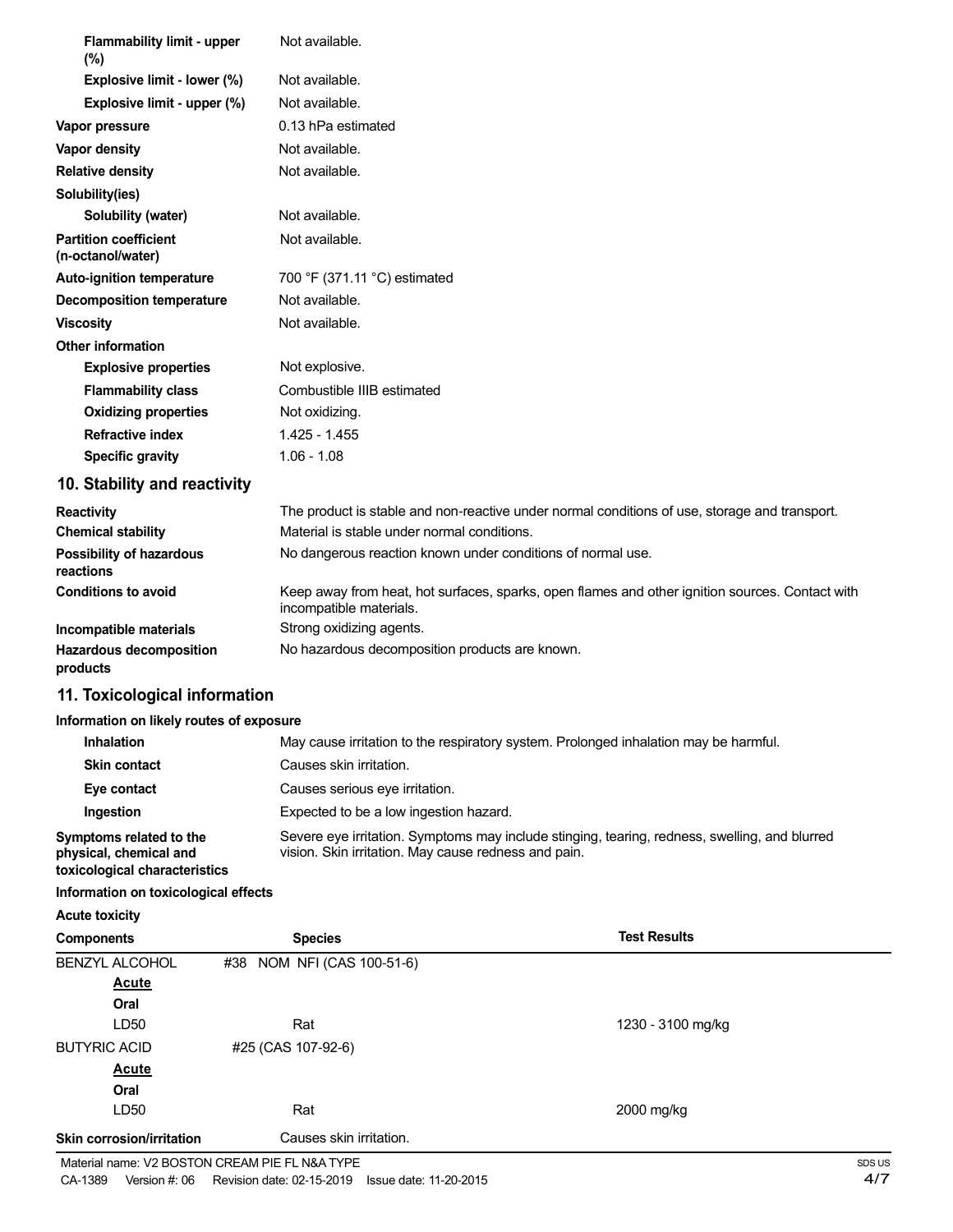| Serious eye damage/eye<br>irritation                   | Causes serious eye irritation.                                                                                                                                                                                                                                                 |
|--------------------------------------------------------|--------------------------------------------------------------------------------------------------------------------------------------------------------------------------------------------------------------------------------------------------------------------------------|
| Respiratory or skin sensitization                      |                                                                                                                                                                                                                                                                                |
| <b>Respiratory sensitization</b>                       | Not a respiratory sensitizer.                                                                                                                                                                                                                                                  |
| <b>Skin sensitization</b>                              | This product is not expected to cause skin sensitization.                                                                                                                                                                                                                      |
| Germ cell mutagenicity                                 | No data available to indicate product or any components present at greater than 0.1% are<br>mutagenic or genotoxic.                                                                                                                                                            |
| Carcinogenicity                                        | Not classifiable as to carcinogenicity to humans.                                                                                                                                                                                                                              |
| IARC Monographs. Overall Evaluation of Carcinogenicity |                                                                                                                                                                                                                                                                                |
| Not listed.                                            |                                                                                                                                                                                                                                                                                |
|                                                        | OSHA Specifically Regulated Substances (29 CFR 1910.1001-1052)                                                                                                                                                                                                                 |
| Not regulated.                                         |                                                                                                                                                                                                                                                                                |
| Not listed.                                            | US. National Toxicology Program (NTP) Report on Carcinogens                                                                                                                                                                                                                    |
|                                                        |                                                                                                                                                                                                                                                                                |
| <b>Reproductive toxicity</b>                           | This product is not expected to cause reproductive or developmental effects.                                                                                                                                                                                                   |
| Specific target organ toxicity -<br>single exposure    | Not classified.                                                                                                                                                                                                                                                                |
| Specific target organ toxicity -<br>repeated exposure  | Not classified.                                                                                                                                                                                                                                                                |
| <b>Aspiration hazard</b>                               | Not an aspiration hazard.                                                                                                                                                                                                                                                      |
| <b>Chronic effects</b>                                 | Prolonged inhalation may be harmful.                                                                                                                                                                                                                                           |
| 12. Ecological information                             |                                                                                                                                                                                                                                                                                |
| <b>Ecotoxicity</b>                                     | The product is not classified as environmentally hazardous. However, this does not exclude the<br>possibility that large or frequent spills can have a harmful or damaging effect on the environment.                                                                          |
| Persistence and degradability                          | No data is available on the degradability of any ingredients in the mixture.                                                                                                                                                                                                   |
| <b>Bioaccumulative potential</b>                       |                                                                                                                                                                                                                                                                                |
| Partition coefficient n-octanol / water (log Kow)      |                                                                                                                                                                                                                                                                                |
| <b>BENZYL ALCOHOL</b>                                  | #38 NOM NFI<br>1.1                                                                                                                                                                                                                                                             |
| <b>BUTYRIC ACID</b>                                    | 0.79<br>#25                                                                                                                                                                                                                                                                    |
| PROPYLENE GLYCOL<br>VANILLIN #234                      | $-0.92$<br>NOM NFI<br>1.37                                                                                                                                                                                                                                                     |
| <b>Mobility in soil</b>                                | No data available.                                                                                                                                                                                                                                                             |
| Other adverse effects                                  |                                                                                                                                                                                                                                                                                |
|                                                        | No other adverse environmental effects (e.g. ozone depletion, photochemical ozone creation<br>potential, endocrine disruption, global warming potential) are expected from this component.                                                                                     |
| 13. Disposal considerations                            |                                                                                                                                                                                                                                                                                |
| <b>Disposal instructions</b>                           | Collect and reclaim or dispose in sealed containers at licensed waste disposal site. Incinerate the<br>material under controlled conditions in an approved incinerator. Dispose of contents/container in<br>accordance with local/regional/national/international regulations. |
| <b>Local disposal regulations</b>                      | Dispose in accordance with all applicable regulations.                                                                                                                                                                                                                         |
| Hazardous waste code                                   | D002: Waste Corrosive material [pH <= 2 or = > 12.5, or corrosive to steel]<br>The waste code should be assigned in discussion between the user, the producer and the waste<br>disposal company.                                                                               |
| Waste from residues / unused<br>products               | Dispose of in accordance with local regulations. Empty containers or liners may retain some<br>product residues. This material and its container must be disposed of in a safe manner (see:<br>Disposal instructions).                                                         |
| <b>Contaminated packaging</b>                          | Since emptied containers may retain product residue, follow label warnings even after container is<br>emptied. Empty containers should be taken to an approved waste handling site for recycling or<br>disposal.                                                               |
| 14. Transport information                              |                                                                                                                                                                                                                                                                                |

# **DOT**

Not regulated as dangerous goods.

# **IATA**

Not regulated as dangerous goods.

# **IMDG**

Not regulated as dangerous goods.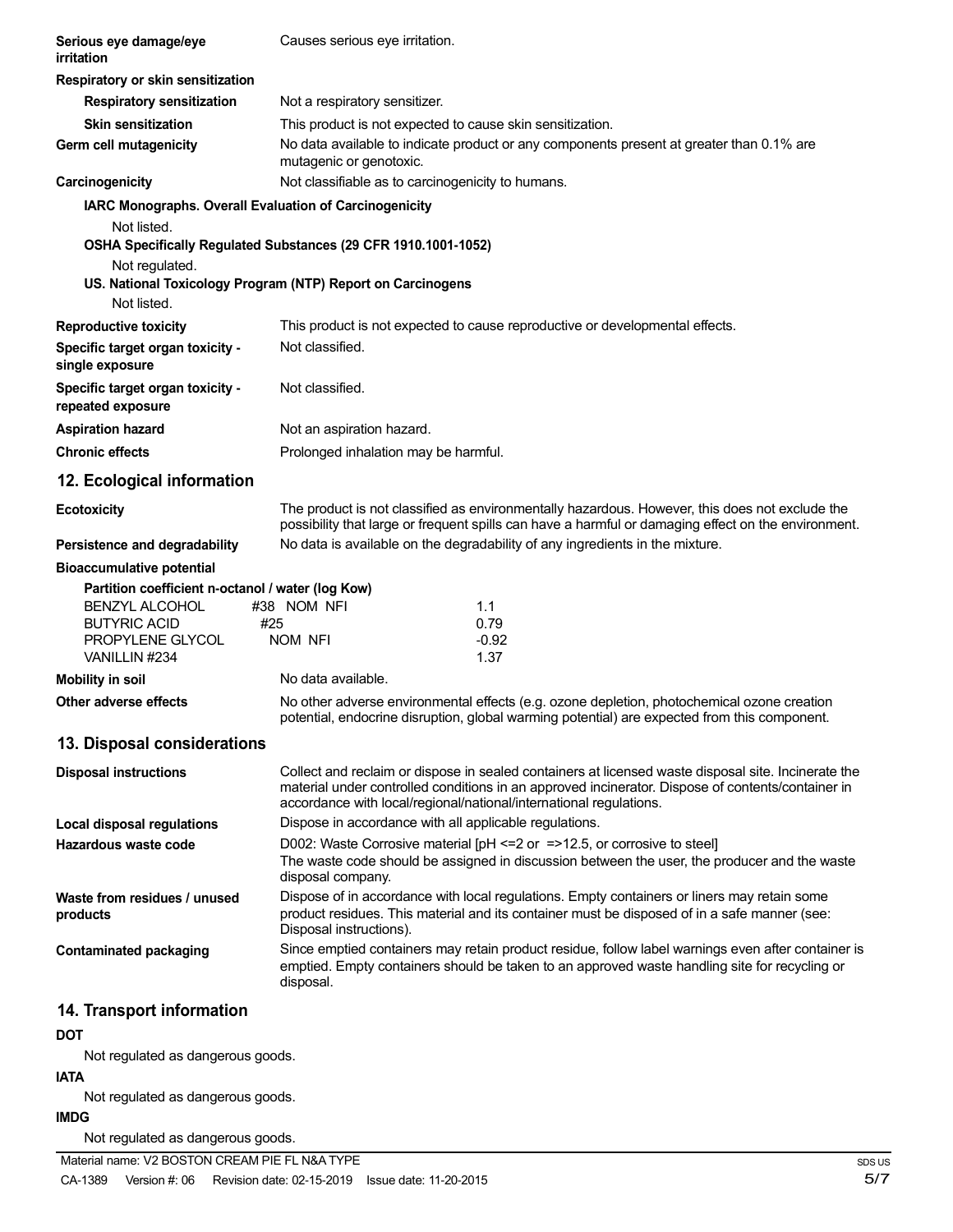**US federal regulations**

This product is a "Hazardous Chemical" as defined by the OSHA Hazard Communication Standard, 29 CFR 1910.1200.

**Toxic Substances Control Act (TSCA)**

**TSCA Section 12(b) Export Notification (40 CFR 707, Subpt. D)**

Not regulated.

**CERCLA Hazardous Substance List (40 CFR 302.4)**

BUTYRIC ACID #25 (CAS 107-92-6) Listed.

**SARA 304 Emergency release notification**

Not regulated.

# **OSHA Specifically Regulated Substances (29 CFR 1910.1001-1052)**

Not regulated.

# **Superfund Amendments and Reauthorization Act of 1986 (SARA)**

**SARA 302 Extremely hazardous substance**

Not listed.

**SARA 311/312 Hazardous** No (Exempt) **chemical SARA 313 (TRI reporting)** Not regulated.

### **Other federal regulations**

**Clean Air Act (CAA) Section 112 Hazardous Air Pollutants (HAPs) List**

Not regulated.

**Clean Air Act (CAA) Section 112(r) Accidental Release Prevention (40 CFR 68.130)**

Not regulated.

**Safe Drinking Water Act** Not regulated. **(SDWA)**

# **FEMA Priority Substances Respiratory Health and Safety in the Flavor Manufacturing Workplace**

| <b>BUTYRIC ACID</b> | #25 (CAS 107-92-6) | High priority |
|---------------------|--------------------|---------------|

# **US state regulations**

# **California Proposition 65**

California Safe Drinking Water and Toxic Enforcement Act of 1986 (Proposition 65): This material is not known to contain any chemicals currently listed as carcinogens or reproductive toxins. For more information go to www.P65Warnings.ca.gov.

#### **International Inventories**

| Country(s) or region | Inventory name                                                            | On inventory (yes/no)* |
|----------------------|---------------------------------------------------------------------------|------------------------|
| Australia            | Australian Inventory of Chemical Substances (AICS)                        | <b>No</b>              |
| Canada               | Domestic Substances List (DSL)                                            | No                     |
| Canada               | Non-Domestic Substances List (NDSL)                                       | No                     |
| China                | Inventory of Existing Chemical Substances in China (IECSC)                | No                     |
| Europe               | European Inventory of Existing Commercial Chemical<br>Substances (EINECS) | No                     |
| Europe               | European List of Notified Chemical Substances (ELINCS)                    | <b>No</b>              |
| Japan                | Inventory of Existing and New Chemical Substances (ENCS)                  | <b>No</b>              |
| Korea                | Existing Chemicals List (ECL)                                             | No                     |
| New Zealand          | New Zealand Inventory                                                     | <b>No</b>              |
| Philippines          | Philippine Inventory of Chemicals and Chemical Substances<br>(PICCS)      | No                     |
| Taiwan               | Taiwan Chemical Substance Inventory (TCSI)                                | No                     |